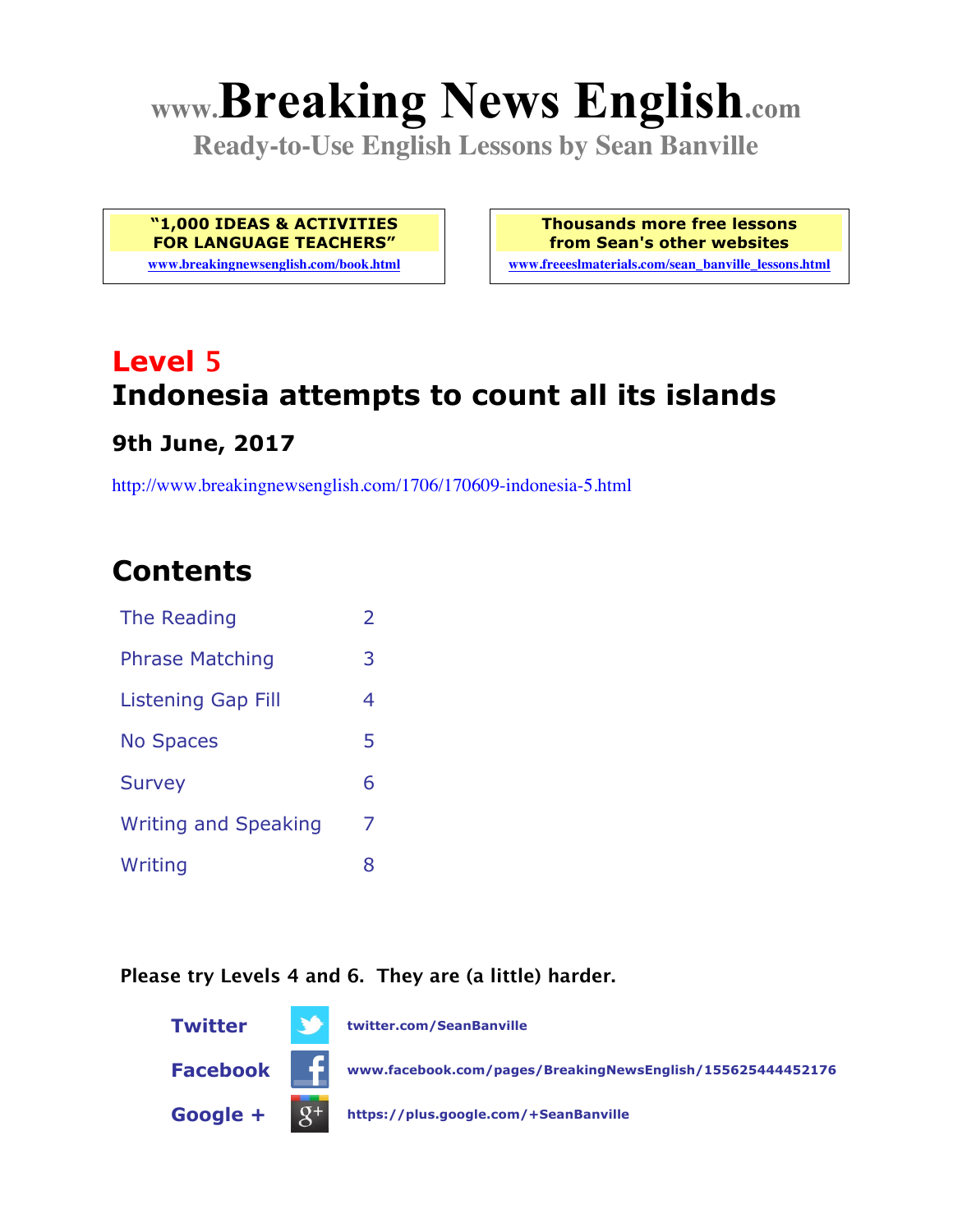# **THE READING**

From http://www.breakingnewsenglish.com/1706/170609-indonesia-5.html

Indonesia has started the task of counting its islands to better protect its territory and marine resources. It wants to locate and name an extra 1,700 islands in time for the UN Conference on the Standardization of Geographical Names in August. Indonesia wants sovereignty and fishing rights surrounding the islands, many of which its neighbors claim. Indonesia says illegal fishing is costing billions of dollars in lost revenue each year. A spokeswoman told the BBC: "Sixty per cent of islands in Indonesia don't have a name or…legal status, so they can easily be taken…by another country."

Indonesia is the world's largest archipelago. In 2012, it registered 13,466 islands. A 1996 law estimated there were 17,508 islands. The UN Convention on the Law of the Sea says an island is, "a naturally formed area of land, surrounded by water, which is still exposed at high tide". A government spokesman explained the size of the job the counting team had. He said: "We have to visit every one of these islands, and then we note the coordinates, the name, the meaning of the name, the history of the land and describe the landscape and its geographical history…all that in great detail."

Sources: http://www.**bbc.com**/news/world-asia-40168981 https://www**.ft.com**/content/3acc43f0-45f5-11e7-8519-9f94ee97d996 http://www.**ibtimes.co.uk**/how-many-islands-does-indonesia-have-asia-pacific-nation-tries-getexact-count-1625142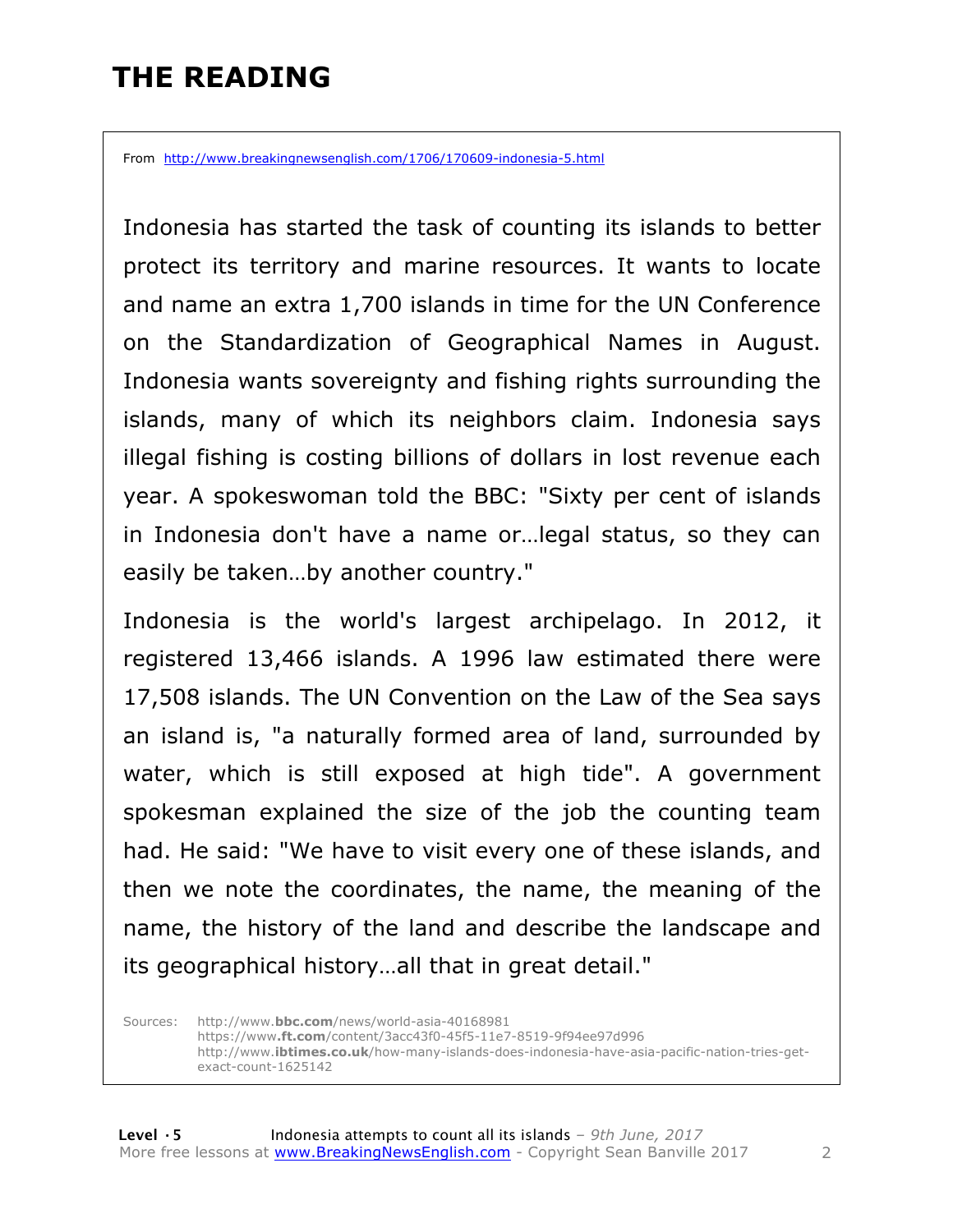# **PHRASE MATCHING**

From http://www.breakingnewsenglish.com/1706/170609-indonesia-5.html

#### **PARAGRAPH ONE:**

1. started the task 2. better protect its 3. marine 4. locate and name an 5. fishing 6. illegal fishing is costing 7. legal 8. they can easily

1. Indonesia is the world's largest

3. A 1996 law estimated there

**PARAGRAPH TWO:**

2. In 2012, it registered

4. a naturally formed area

5. surrounded

7. we note the

6. high

- a. extra 1,700 islands
- b. be taken
- c. rights
- d. territory
- e. status
- f. of counting its islands
- g. billions of dollars
- h. resources

- a. were 17,508 islands
- b. history
- c. of land
- d. tide
- e. 13,466 islands
- f. coordinates
- g. by water
- h. archipelago
- 8. the landscape and its geographical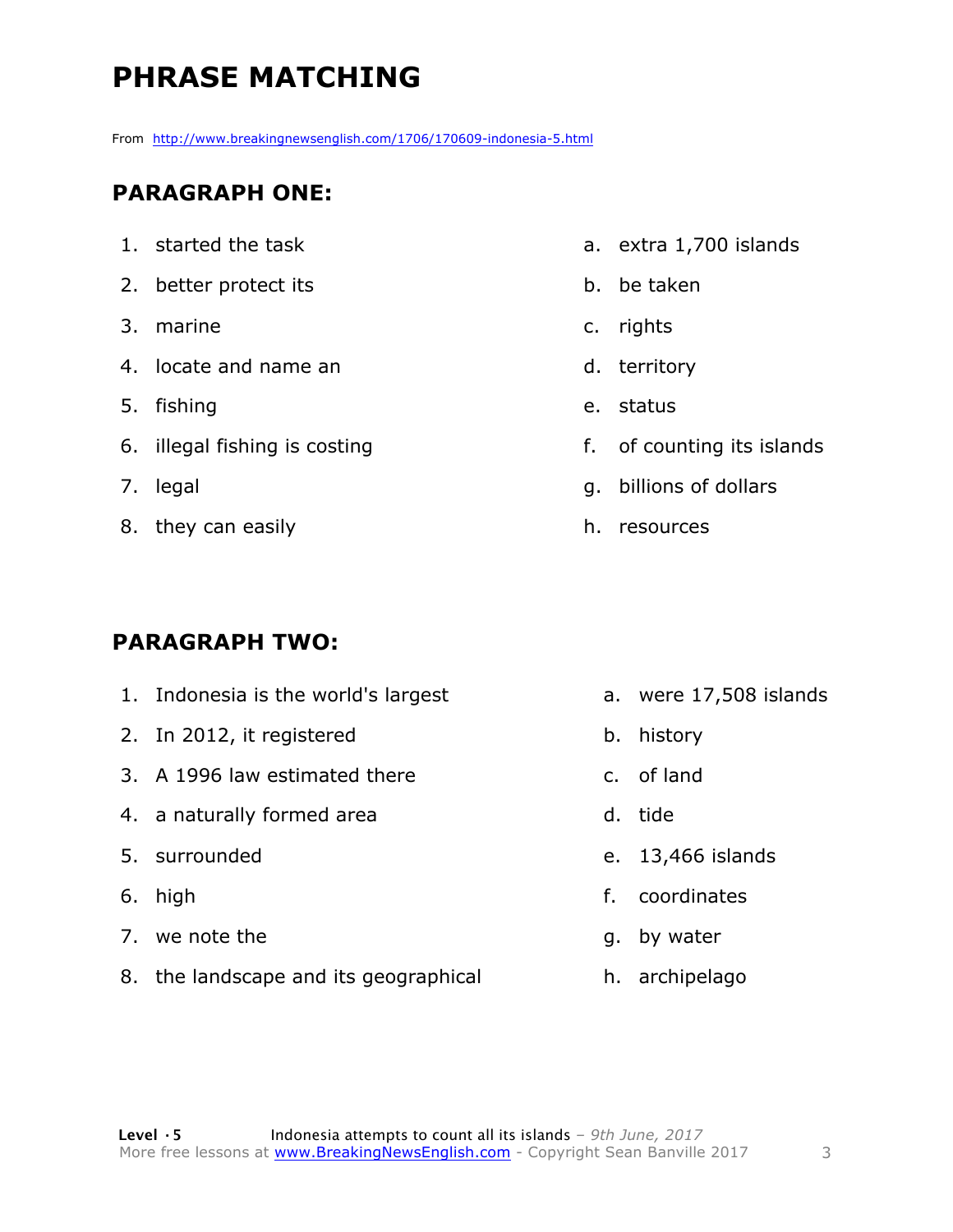#### **LISTEN AND FILL IN THE GAPS**

From http://www.breakingnewsenglish.com/1706/170609-indonesia-5.html

Indonesia has started (1) and the counting its islands to better protect (2) \_\_\_\_\_\_\_\_\_\_\_\_\_\_\_\_\_\_\_\_ marine resources. It (3) and name an extra 1,700 islands in time for the UN Conference on the Standardization of Geographical Names in August. Indonesia wants (4) \_\_\_\_\_\_\_\_\_\_\_\_\_\_\_\_\_\_\_ fishing rights surrounding the islands, many of which its neighbors claim. Indonesia says illegal fishing is costing billions of dollars (5) \_\_\_\_\_\_\_\_\_\_\_\_\_\_\_\_\_\_\_ each year. A spokeswoman told the BBC: "Sixty per cent of islands in Indonesia don't have a name  $(6)$  \_\_\_\_\_\_\_\_\_\_\_\_\_\_\_\_\_\_\_\_\_\_, so they can easily be taken...by another country."

Indonesia (7) \_\_\_\_\_\_\_\_\_\_\_\_\_\_\_\_\_\_\_ archipelago. In 2012, it registered 13,466 islands. A 1996 (8) \_\_\_\_\_\_\_\_\_\_\_\_\_\_\_\_\_\_\_ there were 17,508 islands. The UN Convention on the Law of the Sea (9) \_\_\_\_\_\_\_\_\_\_\_\_\_\_\_\_\_\_\_, "a naturally formed area of land, surrounded by water, which is still exposed (10) \_\_\_\_\_\_\_\_\_\_\_\_\_\_\_\_\_\_\_". A government spokesman explained the size of the job the counting team had. He said: "We have (11) \_\_\_\_\_\_\_\_\_\_\_\_\_\_\_\_\_\_\_\_\_\_\_\_\_ one of these islands, and then we note the coordinates, the name, the meaning of the name, the history of the land and describe the landscape and its geographical history… (12) \_\_\_\_\_\_\_\_\_\_\_\_\_\_\_\_\_\_\_ detail."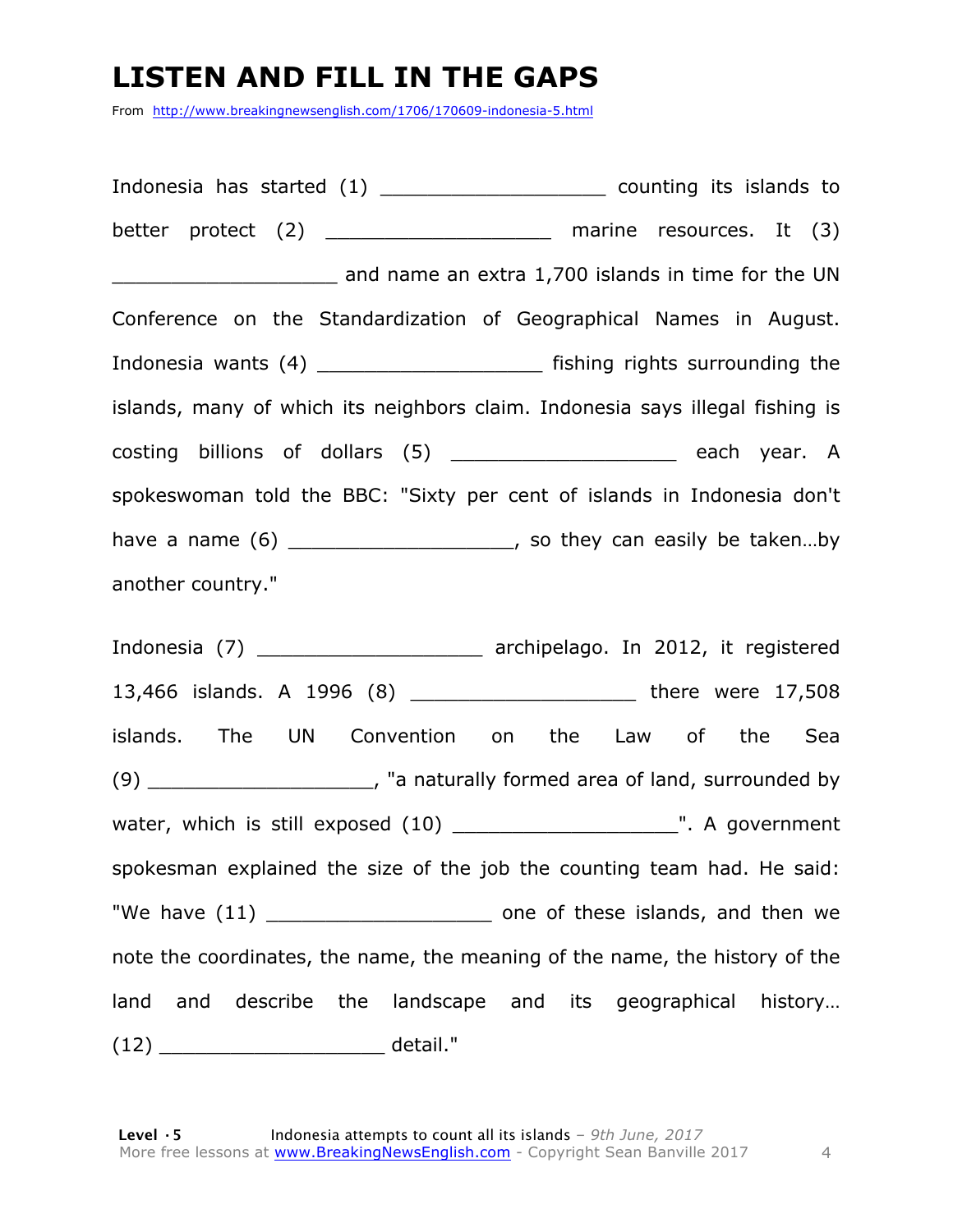# **PUT A SLASH ( / )WHERE THE SPACES ARE**

From http://www.breakingnewsenglish.com/1706/170609-indonesia-5.html

Indonesiahasstartedthetaskofcountingitsislandstobetterprotectitst erritoryandmarineresources.Itwantstolocateandnameanextra1,70 0islandsintimefortheUNConferenceontheStandardizationofGeograp hicalNamesinAugust.Indonesiawantssovereigntyandfishingrightssu rroundingtheislands,manyofwhichitsneighborsclaim.Indonesiasays illegalfishingiscostingbillionsofdollarsinlostrevenueeachyear.Aspok eswomantoldtheBBC:"SixtypercentofislandsinIndonesiadon'thavea nameor…legalstatus,sotheycaneasilybetaken…byanothercountry."I ndonesiaistheworld'slargestarchipelago.In2012,itregistered13,466 islands.A1996lawestimatedtherewere17,508islands.TheUNCo nventionontheLawoftheSeasaysanislandis,"anaturallyformedareao fland,surroundedbywater,whichisstillexposedathightide".Agovern mentspokesmanexplainedthesizeofthejobthecountingteamhad.Hes aid:"Wehavetovisiteveryoneoftheseislands,andthenwenotethecoor dinates,thename,themeaningofthename,thehistoryofthelandandde scribethelandscapeanditsgeographicalhistory…allthatingreatdetail.  $\blacksquare$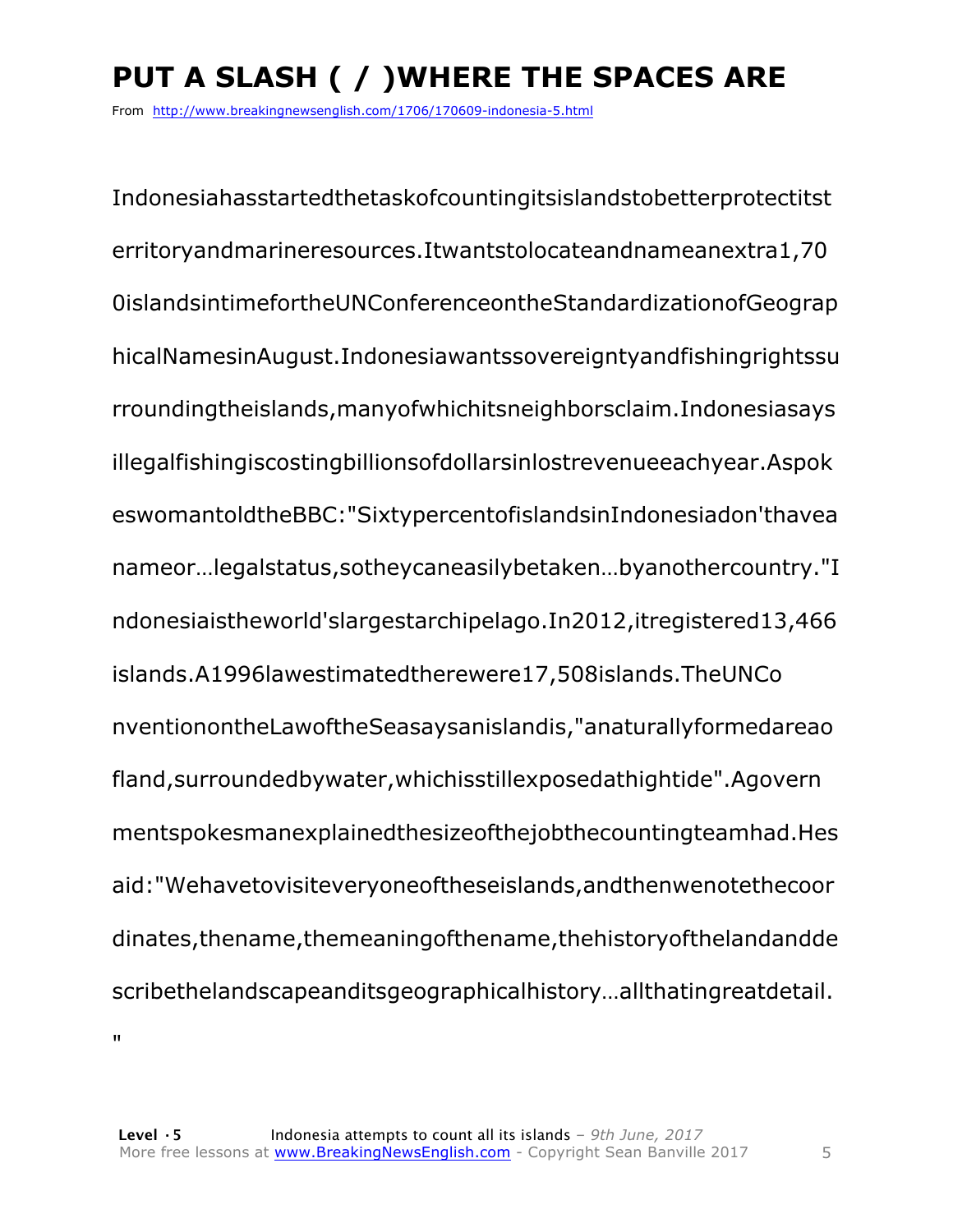# **INDONESIA SURVEY**

From http://www.breakingnewsenglish.com/1706/170609-indonesia-4.html

Write five GOOD questions about Indonesia in the table. Do this in pairs. Each student must write the questions on his / her own paper.

When you have finished, interview other students. Write down their answers.

|      | STUDENT 1 | STUDENT 2 | STUDENT 3 |
|------|-----------|-----------|-----------|
| Q.1. |           |           |           |
| Q.2. |           |           |           |
| Q.3. |           |           |           |
| Q.4. |           |           |           |
| Q.5. |           |           |           |

- Now return to your original partner and share and talk about what you found out. Change partners often.
- Make mini-presentations to other groups on your findings.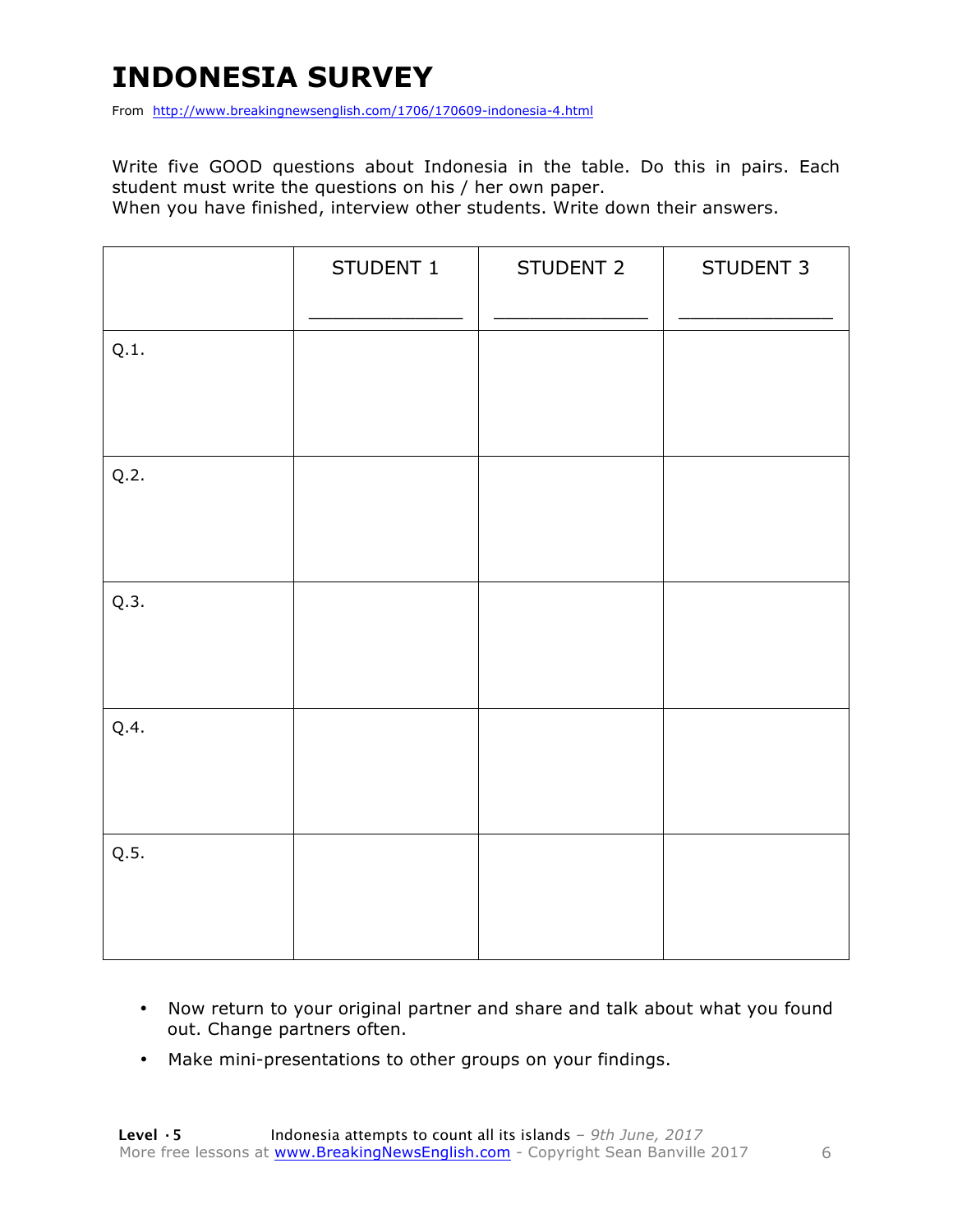## **WRITE QUESTIONS & ASK YOUR PARTNER(S)**

Student A: Do not show these to your speaking partner(s).

*Indonesia attempts to count all its islands – 9th June, 2017* More free lessons at www.BreakingNewsEnglish.com

# **WRITE QUESTIONS & ASK YOUR PARTNER(S)**

-----------------------------------------------------------------------------

Student B: Do not show these to your speaking partner(s).

| a) |  |  |
|----|--|--|
| b) |  |  |
| c) |  |  |
| d) |  |  |
| e) |  |  |
| f) |  |  |
|    |  |  |